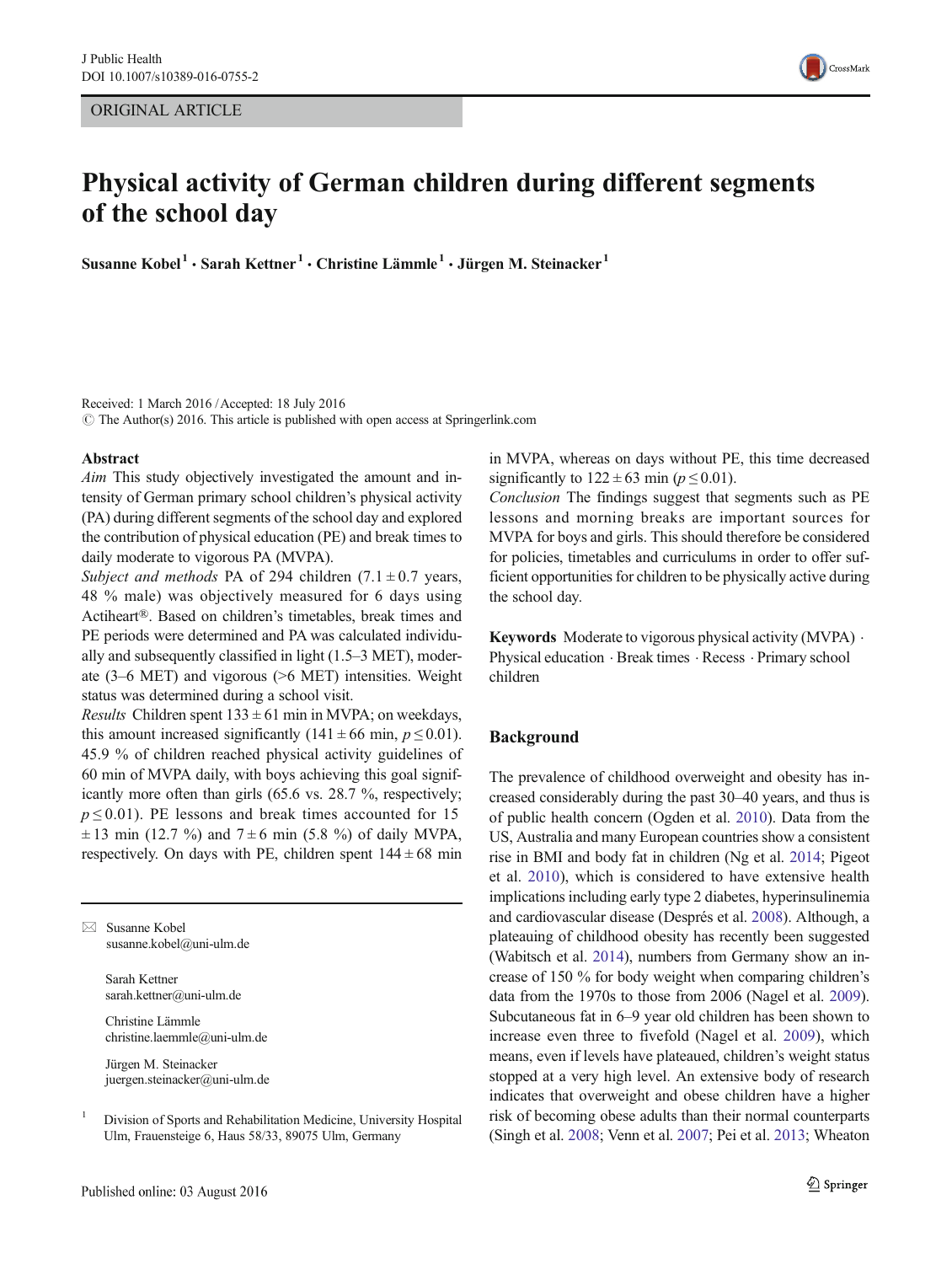et al. [2015\)](#page-6-0) and a major contributing factor is low levels of physical activity (Hills et al. [2011\)](#page-5-0). On the other hand, benefits of a physically active lifestyle for childhood health are well documented (Andersen et al. [2006](#page-5-0); Janssen and LeBlanc [2010\)](#page-5-0); therefore, the WHO (WHO [2010\)](#page-6-0) developed recommendations for appropriate amounts of physical activity for children and adolescents. In spite of this, many children are not sufficiently active enough to benefit their health. Substantial evidence documents that nearly 50 % of youth in the US fail to meet the minimum physical activity guidelines (Song et al. [2013](#page-6-0)) and only 32 % of boys and 24 % of girls in England aged 2–15 years meet recommendations of 60 min or more of moderate to vigorous physical activity (MVPA) a day (US Dept. Health Services [2008](#page-6-0)). German data shows that not even 20 % of children between the ages of 7 and 10 years are sufficiently active to meet the WHO guideline (Krug et al. [2012\)](#page-5-0). These differences may at least partially be due to variations in assessing children's physical activity which has been shown to be influenced by different interpretations, cut-off points and measurement durations (Guinhouya et al. [2013\)](#page-5-0). These findings, however, suggest the need for a more detailed understanding into children's physical activity patterns to more effectively tailor physical activity promotion strategies in this population. Because the majority of youth can be reached at school, interventions delivered there are appealing; so far, however, detailed and objective insight of children's physical activity levels throughout the school day is lacking.

During the school morning, break times and physical education (PE) lessons are often the only opportunities for children to accumulate time spent in physical activity. Nonetheless, at schools allocating sufficient time for PE and other physical activity opportunities during the school day has become increasingly difficult, mainly due to budgetary restrictions and decisions to support other academic areas (McMurrer [2008](#page-6-0); Wilkins et al. [2003](#page-6-0)). As a result, PE lessons and activity breaks are often eliminated or reduced (McMurrer [2008;](#page-6-0) Amis et al. [2012\)](#page-5-0).

Given the fact, that the degree of correlation between physical activity and some health benefits are intensity driven (US Dept. Health Services [2011\)](#page-6-0), it is important to gain an understanding of which parts of the day may promote an increased engagement in MVPA. There are some published studies of objectively determined physical activity during the school day in primary school children (Bailey et al. [2012;](#page-5-0) Fairclough et al. [2007](#page-5-0), [2012](#page-5-0); Tudor-Locke et al. [2006](#page-6-0)); however, hardly any of those are based in Germany, which has a different schooling system to most other European countries, the US and UK. Generally, most German primary schools finish at lunchtime with children spending no more than 5 h daily at school and, therefore, missing the opportunity for a lunchtime activity break at school, which makes previous research only partially applicable. The aim of this study, therefore, is to objectively investigate the amount and intensity of German

primary school children's physical activity during different segments of the school day and to explore the percentage of PE lessons and break times spent in daily MVPA.

# Methods

#### Participants

A total of 294 primary school children (7.1  $\pm$  0.7 years; 48 % male), a sub-sample of 1947 children participating in the school-based health-promotion programme "Join the Healthy Boat" (Dreyhaupt et al. [2012;](#page-5-0) Kobel et al. [2014](#page-5-0)) in south-west Germany, were used for analysis. All data are baseline measurements, prior to any intervention. The subsample, who agreed to take part in objective physical activity measurements, did not differ from the rest of the children taking part with regards to gender, age, anthropometry (incl. weight status), sports participation, migration status and parental education level. Parents' written informed consent as well as child assent were obtained prior to data collection. The study was approved by the Ministry of Culture and Education as well as the University's ethics committee and is in accordance with the declaration of Helsinki.

### Anthropometric measures

During a school visit, children's height (cm) and body mass (kg) were taken by trained staff according to ISAK procedures (Stewart et al. [2011\)](#page-6-0). Height and weight were measured to the nearest 0.1 cm and 0.05 kg, respectively (Seca 217 and 826, respectively; Seca Weighing and Measuring Systems, Hamburg, Germany). Using German reference data (Kromeyer-Hauschild et al. [2001](#page-5-0)), children's body mass index (BMI) was converted to BMI percentiles (BMIPCT). Weight status was subsequently classified as normal weight (until 90th percentile) and overweight/obesity (above 90th/97th percentile).

#### Physical activity

To assess physical activity, the children wore a multi-sensor device (Actiheart, CamNtech Ltd., Cambridge, UK), which is attached to the child's chest and measures bodily movement simultaneously with heart rate (Brage et al. [2005](#page-5-0)). The Actiheart has been validated previously and shown to reliably predict energy expenditure during common activities in freeliving situations in children (Corder et al. [2007](#page-5-0)). Energy expenditure in METs was derived from Actiheart's captive software (version 4.0.73), utilising participant's age, height, body weight and gender in addition to the recorded heart rate and movement counts to assess physical activity intensity. Activity levels were then classified as sedentary  $(< 1.5$  MET), light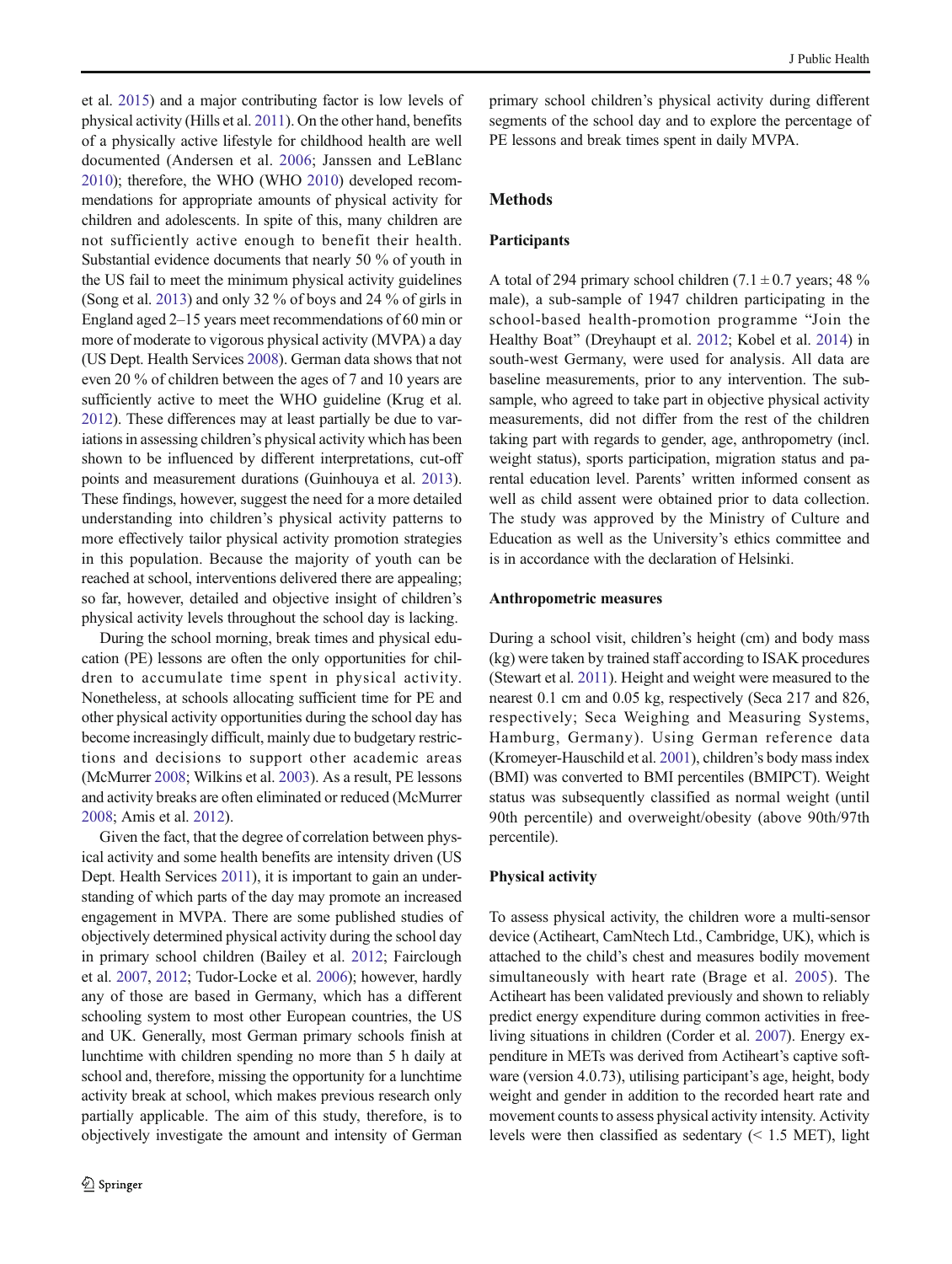<span id="page-2-0"></span> $(1.5-3 \text{ MET})$ , moderate  $(3-6 \text{ MET})$ , and vigorous ( $> 6 \text{ MET}$ ) (Pate et al. [1995](#page-6-0)).

With recording intervals set to 15 s, participants wore the multi-sensor device for 6 days consecutively (à 24 h). To be included in the analysis, at least 3 days with valid data of more than 10 h daily were required. To antagonise novelty, the first day was excluded from analysis, as was the last recording day, which never showed 10 h of recording. In order for children to be classed as meeting current physical activity guidelines, 60 min of MVPA were required on each day of physical activity recording.

#### Physical education and break times

Individual PE lessons and break times during school mornings were identified for each child using timetables provided by the participant's teachers. Activity intensities and time spent in those during PE lessons and break times were individually calculated. Weekdays were subsequently allocated to "PE days" (with at least one PE lesson scheduled) and "non-PE days" (days without PE lessons).

#### **Statistics**

Data were initially checked for compliance to the monitoring protocol (i.e. valid data for at least 10 h daily on at least 3 days) resulting in 294 children with valid activity data and information about break times and PE lessons. Descriptive statistics were calculated (mean values and standard deviations, SD). All statistics were performed using SPSS Statistics 19 (SPSS Inc., Chicago, IL, US) using a significance level of  $p \le 0.05$ . After non-normal distributions of the data have been shown using Kolmogorov-Smirnov-Tests, Mann-Whitney-U-Tests were used to examine group differences. Logistic regressions were used to determine odds ratios (OR, with 95 % confidence interval) of meeting the physical activity guideline or not.

# Results

Table 1 shows a summary of the participants' anthropometric characteristics. No significant gender differences were found. On a daily average, children spent  $132.7 \ (\pm 61.1) \ \text{mi}$ nutes in MVPA; when only considering weekdays; however, this amount increased significantly  $(140.7 \pm 65.8 \text{ min},$  $p \le 0.01$ ). As shown in Table 2, boys spent significantly more time in MVPA than girls throughout the whole assessment period as well as on weekdays ( $p \le 0.01$ ). Thus, 45.9 % of children reached the recommended activity guidelines of 60 min of MVPA daily, again with boys achieving this goal significantly more often than girls—65.6 vs. 28.7 %, respectively;  $p ≤ 0.01$ ; OR 0.19 (0.111; 0.325). Weight status also affected reaching 60 min of MVPA daily. Overweight and

Table 1 Participant's characteristics

|                          | <b>Boys</b> | Girls       | All        |
|--------------------------|-------------|-------------|------------|
| N(n; % )                 | 140(47.6)   | 154 (52.4)  | 294 (100)  |
| Age (years)              | 7.2(0.7)    | 7.1(0.7)    | 7.1(0.7)   |
| Height (cm)              | 124.2(6.5)  | 123.2(6.3)  | 123.7(6.4) |
| Body Mass (kg)           | 25.1(5.3)   | 24.4(4.9)   | 24.7(5.1)  |
| <b>BMIPCT</b>            | 49.7 (26.9) | 47.7 (29.0) | 48.6(28.0) |
| Overweight/obese $(\% )$ | 5.7/4.3     | 5.2/4.6     | 5.5/4.4    |

Values are displayed in mean and SD. BMIPCT body mass index percentiles

obese children reached guidelines significantly more often than normal weight children—72 vs. 43 %, respectively,  $p \le 0.01$ ; OR 4.39 [(.66; 11.63).

All children participated in 135 min PE per week (three lessons at 45 min each) and had break times varying between 15 and 90 min per school morning with an average of 30.7 ( $\pm$ 13.8) minutes. PE lessons and morning break times accounted for 14.8 ( $\pm$  12.7) minutes and 6.8 ( $\pm$  5.7) minutes of MVPA, respectively. Equating to 12.7 and 5.8 % of total daily MVPA, respectively. Boys spent significantly more time in MVPA during both, PE lessons and break times ( $p \le 0.01$ ). In girls, MVPA spent during PE lessons accounted for a higher percentage of their daily MVPA than in boys; this however was not significant ( $p \le 0.07$ ). Similarly, in normal weight children, MVPA accumulated during break times accounted for a higher percentage of their daily MVPA than in overweight and obese children ( $p \le 0.03$ ).

Physical activity during break times and PE lessons therefore accounted for 18.5 % of children's daily MVPA (17.1 % for boys and 19.7 % for girls). On days with PE lessons, children spent 144.4 ( $\pm$  68.0) minutes being moderately to vigorously active, whereas during days without scheduled

Table 2 Moderate to vigorous physical activity (MVPA) throughout the segmented day

|                                                  | <b>Boys</b>  | Girls        | $A$ ll       |
|--------------------------------------------------|--------------|--------------|--------------|
| $MVPAtotal$ (min)*                               | 160.9(58.6)  | 107.8 (51.9) | 132.7(61.1)  |
| $MVPA_{\text{weekdays}}$ (min)*                  | 169.9 (66.3) | 115.0(53.7)  | 140.7 (65.8) |
| Reached Guideline (%)*                           | 65.6         | 28.7         | 45.9         |
| $MVPAbreak time$ (min)*                          | 8.4(6.2)     | 5.3(4.7)     | 6.8(5.7)     |
| $MVPA_{PE}$ (min)*                               | 17.0(13.9)   | 12.7(11.0)   | 14.8(12.7)   |
| $MVPA_{break time}$ ( $\%$ <sub>of total</sub> ) | 5.8(4.0)     | 5.8(5.6)     | 5.8(4.9)     |
| $MVPA_{PE}$ ( $\%$ <sub>of total</sub> )         | 11.3(8.6)    | 13.9(13.2)   | 12.7(11.3)   |
| MVPA <sub>PE day</sub> (min)*                    | 172.2 (70.2) | 119.7 (55.6) | 144.4 (68.0) |
| $MVPA_{non-PE~day}$ (min)*                       | 150.5 (57.4) | 97.4 (57.6)  | 122.2 (63.3) |
|                                                  |              |              |              |

MVPA during the assessment period, weekdays, break times, physical education (PE) classes, days with PE and days without PE, split by gender Values are displayed in mean and SD in minutes (min) or percentages (%)

\* Significant gender differences ( $p \le 0.05$ )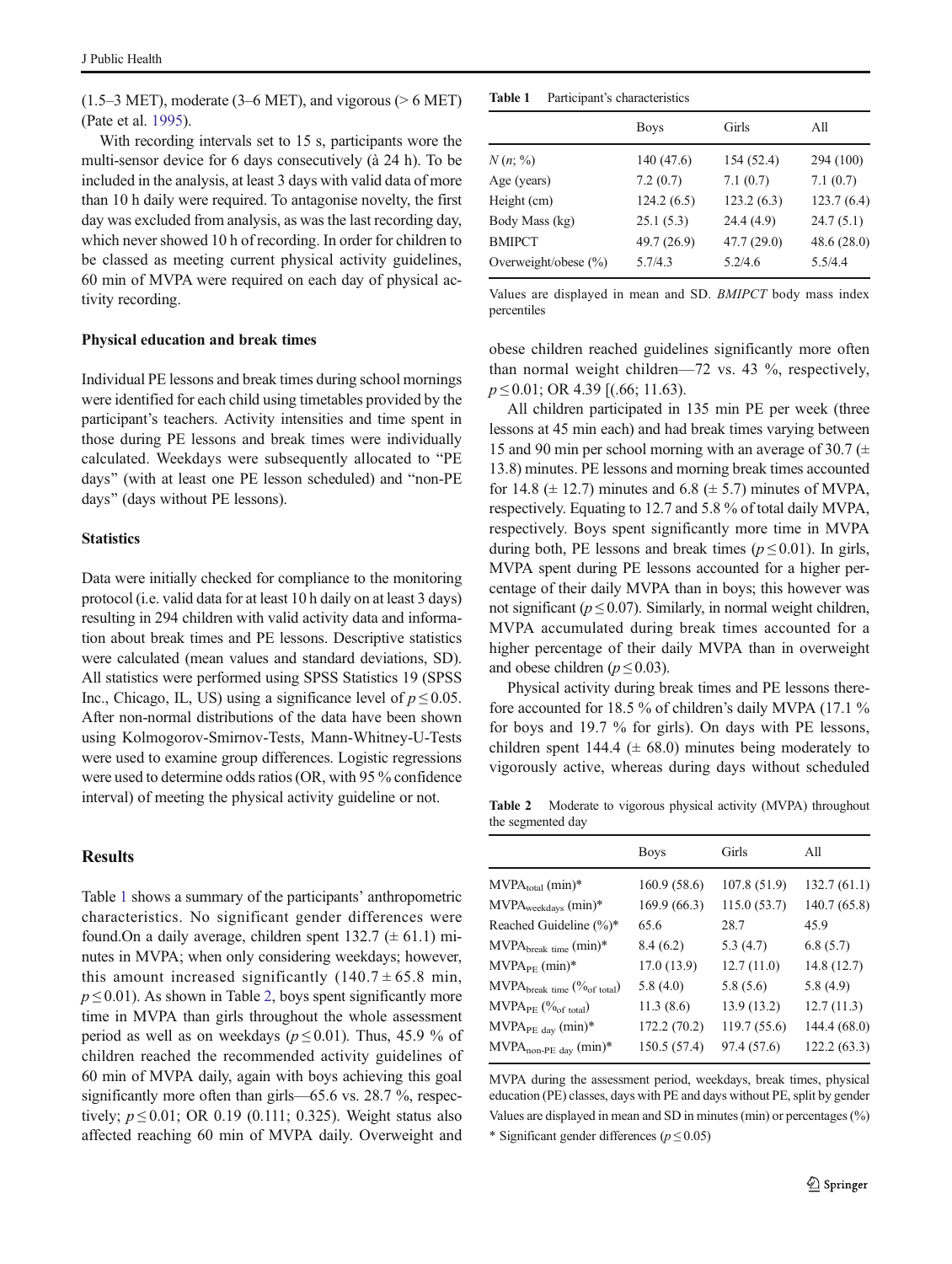PE lesson, this time decreased significantly to  $122.2 \ (\pm 63.3)$ minutes ( $p \le 0.01$ ; see Fig. 1). However, when deducting time spent in MVPA during PE lessons off total MVPA on school days with PE lessons and comparing it with MVPA on non-PE days, there is a difference of 7.2 ( $\pm$  61.1) minutes, thus not significant because of the large range (−381.2 to 246.0).

A further gender difference could be observed, with boys spending significantly more time in MVPA during PE days and non-PE days ( $p \le 0.01$ ; Tab. [2](#page-2-0)). Comparing normal weight with overweight and obese children, the latter spent significantly more time in MVPA during PE days  $(141.1 \pm 67.9 \text{ vs.}$  $170.9 \pm 60.5$  min, respectively;  $p \le 0.04$ ) as well as during non-PE days (117.3  $\pm$  62.4 vs. 164.7  $\pm$  55.1 min, respectively;  $p \le 0.01$ ).

## Discussion

The results of this study extend the current literature by providing a detailed analysis of children's time spent in MVPA during specific segments of the school day. Current physical activity guidelines recommend children should engage in at least 60 min of MVPA daily (WHO [2010\)](#page-6-0). The results of this study suggest that segments such as PE lessons and morning breaks are important sources for MVPA engagement in boys and girls; especially when considering that children's overall physical activity levels were higher during weekdays. The latter may at least partly be due to parenting practices but also to schools offering children an environment with structured (physical education) and unstructured (break times) occasions for physical activity accompanied by their peers (Fairclough et al. [2012\)](#page-5-0). In the present study both aspects were investigated and assessed objectively. Current recommendations for primary schools are to provide children with at least 30 min of MVPA daily during PE, break times and other opportunities (Centers of Disease Control and Prevention [2011](#page-5-0)). Overall a minimum of 20 min of morning break times and 150 min or more per week during PE lessons with at least 50 % of MVPA during PE time are suggested (Centers of Disease Control and Prevention [2011;](#page-5-0) Koplan et al. [2005;](#page-5-0) Pate et al. [2006\)](#page-6-0). In this study, children received 135 min of PE per week and averaged just over 30 min of break times daily.

Children's PE lessons accounted for a total of 14.8 min of MVPA equating to virtually 13 % of their total daily MVPA. Although boys spent significantly more time in MVPA during PE lessons, in girls, MVPA spent during PE lessons accounted for a higher percentage of their daily MVPA than in boys; this however was not significant. Similar values have been shown by US research assessing 11 year old children during PE classes using pedometers, resulting in the same number of steps in boys and girls, but PE accounting for 8 and 11 % of total daily physical activity for boys and girls, respectively (Tudor-Locke et al. [2006](#page-6-0)).



Fig. 1 Moderate to vigorous physical activity (MVPA) on days with and without physical education *(PE)*. Average daily MVPA in minutes *(min)* on days with PE lessons and days without PE lessons, split into MVPA during break times, PE lessons and unaccounted MVPA during the assessment period. The asterisk refers to significant difference in total MVPA  $(p \leq 0.05)$ 

Further, boys' morning break times accounted for 8.4 min of MVPA, whereas girls engaged in 5.3 min of MVPA during morning break, equating to almost 6 % of total daily MVPA in boys and girls. Although boys spent significantly more time in MVPA during both, PE lessons and break times, their physical activity during these times only accounts for 17 % of their daily MVPA. This is considerably lower than findings by UK and US research, where in-school physical activity accounted for 30–37 % of children's total MVPA (Gidlow et al. [2008;](#page-5-0) Brusseau et al. [2001\)](#page-5-0). Again, this discrepancy may be due to the different schooling systems, since children in the UK spend noticeably more time in school than do German children, who finish school at lunchtime. It was also noted that for boys lunchtime physical activity provided the largest amount of physical activity at school, followed by PE and break times (Brusseau et al. [2001\)](#page-5-0) which confirms the aforementioned assumption. For girls on the other hand, PE was suggested to provide the largest amount of physical activity at school (Brusseau et al. [2001\)](#page-5-0).

This study also shows that PE has a positive effect on children's school day physical activity levels. On days with PE lessons, children spent 144 min being moderately to vigorously active, whereas during days without scheduled PE lesson, this time decreased significantly to 122 min. This is in accordance with previous literature, showing PE to be a major source of physical activity during school days (Bassett et al. [2013\)](#page-5-0). However, when deducting time spent in MVPA during PE lessons off total MVPA on school days with PE lessons and comparing it with MVPA on non-PE days, there is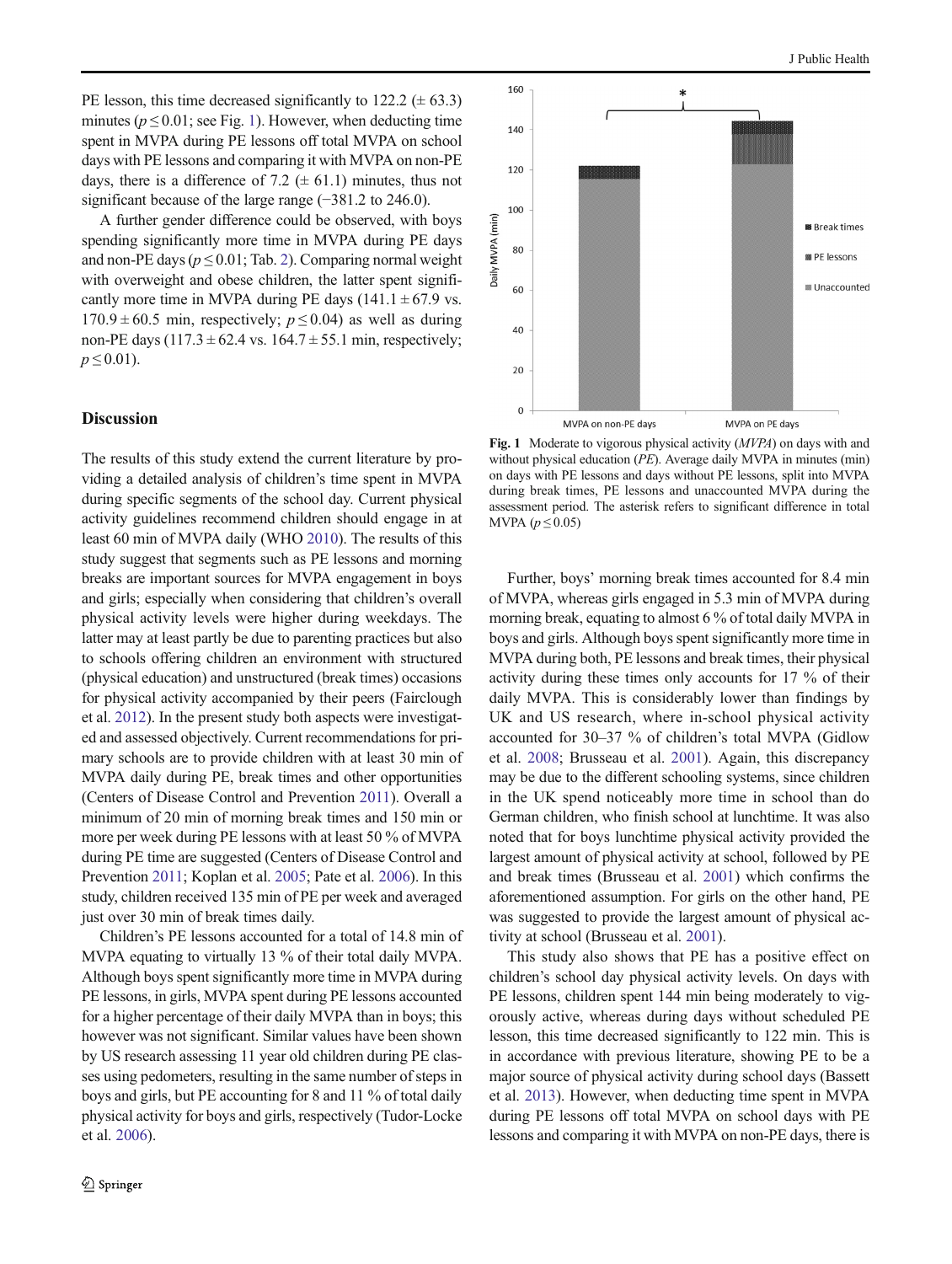a difference of 7.2 ( $\pm$ 61.1) minutes; thus, it is not significant because of the large range. This indicates that children are more active on PE-days but not just during the PE lessons, but also during the rest of the day. Due to the chosen measurement method, it remains unclear why children are more active on days that offer more physical activity at school, but very early research has shown that children do not seem to compensate for a sedentary school day by being more physically active after school (Dale et al. [2000](#page-5-0)). Quite the contrary, activity levels after school were shown to be higher after an active school day (Dale et al. [2000](#page-5-0)).

Nonetheless, children in this study accumulated on average more than 20 min of MVPA during break times and PE lessons, which is two-thirds of recommended guidelines of  $\geq$ 30 min/day of MVPA during school (Centers of Disease Control and Prevention [2011](#page-5-0); Koplan et al. [2005](#page-5-0); Pate et al. [2006\)](#page-6-0). Structured and unstructured offer children the option to be engaged in more physical activity at school, whether during break times, in PE classes or in classroom activity breaks, and could enable children to attain more easily and more frequently the 30 min of MVPA at school in order to reach the recommended daily amount of 60 min of MVPA (WHO [2010\)](#page-6-0) . Furthermore, recent research has shown that providing various activity opportunities at school (such as sufficient PE or supervised break times) doubles children's physical activity during school (Carlson et al. [2013](#page-5-0)). Together, these data suggest that encouraging physical activity as part of the school day may also promote higher levels of physical activity after school.

Moreover, and in line with previous research, this study showed a gender difference with boys spending significantly more time in MVPA irrespective of PE days or non-PE days. This gender difference is well reported in school day physical activity as well as general physical activity (Stratton et al. [2007;](#page-6-0) Tudor-Locke et al. [2006;](#page-6-0) Fairclough et al. [2012\)](#page-5-0). It seems when there are possibilities for physical activity, boys engage themselves with higher intensity than girls and have a preference for outdoor play (Ridgers et al. [2006;](#page-6-0) Trost et al. [2002\)](#page-6-0), whereas girls engage in more MVPA if there is a nicely designed playground (Möhrle et al. [2015\)](#page-6-0). However, although boys were still more active during PE classes compared to girls, an increase in MVPA could be observed for girls and boys, which indicates that both, boys and girls, benefit from having PE at school.

Not only gender, but also weight status showed to be connected to time spent in MVPA, which is in alignment with previous studies (Ruiz et al. [2006](#page-6-0); Dencker et al. [2008](#page-5-0)). Comparing normal weight with overweight and obese children, this study showed that the latter spent significantly more time in MVPA throughout the school day, irrespective of PE, where weight status showed no difference. On the other hand, in normal weight children, MVPA accumulated during break times accounted for a significantly higher percentage of their daily MVPA than in overweight and obese children, which supports early studies on physical activity during break time in primary school children (Stratton and Leonard [2002;](#page-6-0) Ridgers et al. [2006\)](#page-6-0). These differences have previously been attributed to discrepancies in fundamental movement skills, which differ between normal weight and overweight children (Okely et al. [2004\)](#page-6-0).

Nevertheless, there are limitations, which should be considered when interpreting these data. First, the crosssectional data does not allow for causality. Although observing children's activity levels for 6 days, including three to four school mornings, direct observation may have enabled more thorough and more in-depth results. For example, no quantitative information about the time children spent being instructed, getting changed and being active was provided by the teachers and neither heart rate nor accelerometry provide any contextual information about the monitored lessons. Also, it is possible the PE lessons were taught differently, and children acted differently as a result of some children being monitored by multi-sensor devices. Moreover, weather might have affected children's activities during their morning breaks and therefore influenced their physical activity levels. Additionally, while the study's schools are spread throughout the south-west of Germany including urban and rural settings, the findings are not generalizable, especially because of the low prevalence of overweight and obese children in this sample. In order to answer more contextual questions about children's physical activity behaviours, future work should combine objective measures with direct observation.

# **Conclusion**

The world-wide increase in obesity in children together with their low physical activity levels give reasons to search for effective ways to increase children's MVPA and, therefore, potentially reduce overweight and obesity in children. The results of this study extend the current literature by providing a detailed analysis of children's time spent in MVPA during specific segments of the school day. Current physical activity guidelines recommend children should engage in at least 60 min of MVPA daily. This study's results suggest that schools offer an optimal environment to increase children's physical activity levels; especially segments such as PE lessons and morning breaks are important sources for MVPA engagement in boys and girls. This should, therefore, be considered for policies, timetables and curriculums in order to offer sufficient opportunities for children to be physically active during their school day.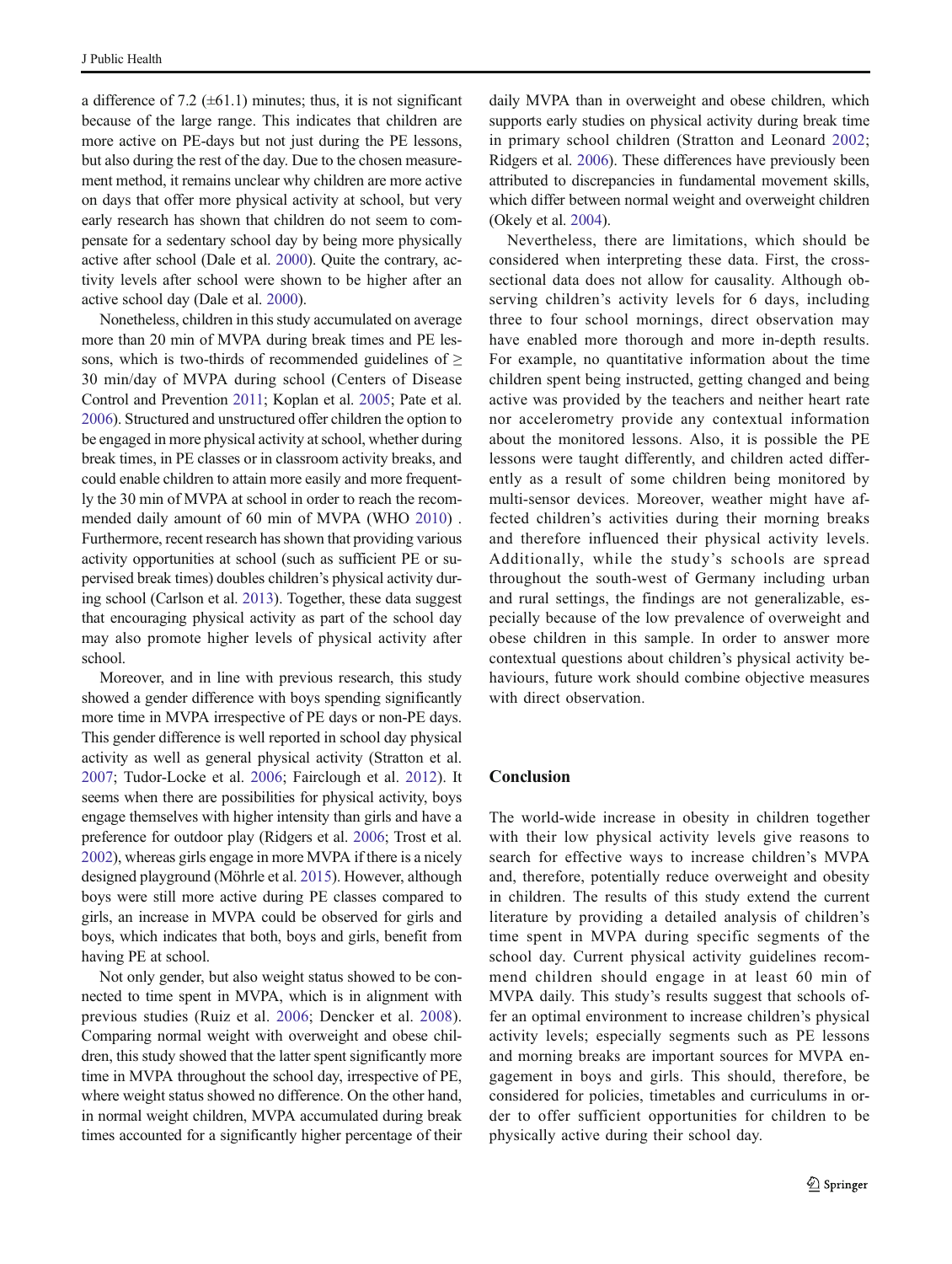## <span id="page-5-0"></span>Acronyms

| <b>BMI</b>    | Body mass index                        |
|---------------|----------------------------------------|
| <b>BMIPCT</b> | Body mass index percentiles            |
| <b>MVPA</b>   | Moderate to vigorous physical activity |
| <b>PA</b>     | physical activity                      |
| PF.           | Physical education                     |
| <b>SD</b>     | Standard deviation                     |
| US            | United States of America               |
| <b>WHO</b>    | World Health Organisation              |
|               |                                        |

#### Compliance with ethical standards

Conflict of interest There is no conflict of interest.

Ethical approval The research related to human use has been complied with all the relevant national and international regulations, institutional policies and in accordance the tenets of the Helsinki Declaration, and has been approved by the authors' institutional ethics committee.

Funding source The programme "Join the Healthy Boat" is financed by the Baden-Württemberg Stiftung, which had no influence on the content of this manuscript. The study is registered at The Clinical Study Registers division at the Clinical Trials Freiburg University (DRKS-ID: DRKS00000494).

Open Access This article is distributed under the terms of the Creative Commons Attribution 4.0 International License (http:// creativecommons.org/licenses/by/4.0/), which permits unrestricted use, distribution, and reproduction in any medium, provided you give appropriate credit to the original author(s) and the source, provide a link to the Creative Commons license, and indicate if changes were made.

# References

- Amis JM, Wright PM, Dyson B, Vardaman JM, Ferry H (2012) Implementing childhood obesity policy in a new educational environment: the cases of Mississippi and Tennessee. Am J Public Health 102(7):1406–1413
- Andersen LB, Harro M, Sardinha LB, Froberg K, Ekelund U, Brage S, Anderssen SA (2006) Physical activity and clustered cardiovascular risk in children: a cross-sectional study (The European Youth Heart Study). Lancet 368:299–304
- Bailey DP, Fairclough SJ, Savory LA, Denton SJ, Pang D, Deane CS, Kerr CJ (2012) Accelerometry-assessed sedentary behaviour and physical activity levels during the segmented school day in 10–14 year-old children: the HAPPY study. Eur J Ped 171(12):1805–1813
- Bassett DR, Fitzhugh EC, Heath GW, Erwin PC, Frederick GM, Wolff DL, Welch WA, Stout AB (2013) Estimated energy expenditures for school-based policies and active living. Am J Prev Med 44(2):108– 113
- Brage S, Brage N, Franks PW, Ekelund U, Wareham NJ (2005) Reliability and validity of the combined heart rate and motion sensor Actiheart. Eur J Clin Nutr 59:561–570
- Brusseau TA, Kulinna PH, Tudor-Locke C, Ferry M, van der Mars H, Darst PW (2001) Pedometer-determined segmented physical

activity patterns of fourth- and fifth-grade children. J Phys Act Health 8(2):279

- Carlson JA, Sallis JF, Norman GJ, McKenzie TL, Kerr J, Arredondo EM, Madanat H, Mignano AM, Cain KL, Elder JP, Saelens BE (2013) Elementary school practices and children's objectively measured physical activity during school. Prev Med 57(5):591–595
- Centers of Disease Control and Prevention (2011) School health guidelines to promote healthy eating and physical activity. Morb Mortal Wkly Rep 60:1–71
- Corder K, Brage S, Mattocks C, Ness A, Riddoch C, Wareham N, Ekelund U (2007) Comparison of two methods to assess PAEE during six activities in children. Med Sci Sport Exerc 39(12): 2180–2188
- Dale D, Corbin CB, Dale KS (2000) Restricting opportunities to be active during school time: do children compensate by increasing physical activity levels after school? Res Q Exerc Sport 71(3):240–248
- Dencker M, Thorsson O, Karlsson MK, Lindén C, Wollmer P, Andersen LB (2008) Daily physical activity related to aerobic fitness and body fat in an urban sample of children. Scand J Med Sci Sports 18(6): 728–735
- Després J-P, Lemieux I, Bergeron J, Pibarot P, Mathieu P, Larose E, Rodés-Cabau J, Bertrand OF, Poirier P (2008) Abdominal obesity and the metabolic syndrome: contribution to global cardiometabolic risk. Arterioscler Thromb Vasc 28(6):1039–1049
- Dreyhaupt J, Koch B, Wirt T, Schreiber A, Brandstetter S, Kesztyüs D, Wartha O, Kobel S, Kettner S, Prokopchuk D, Hundsdörfer V, Klepsch M, Wiedom M, Sufeida S, Fischbach N, Muche R, Seufert T, Steinacker JM (2012) Evaluation of a health promotion program in children: study protocol and design of the clusterrandomized Baden-Württemberg primary school study [DRKS-ID: DRKS0000494]. BMC Pub Health 12(1):157–168
- Fairclough SJ, Butcher ZH, Stratton G (2007) Whole-day and segmentedday physical activity variability of northwest England school children. Prev Med 44(5):421–425
- Fairclough SJ, Beighle A, Erwin H, Ridgers N (2012) School day segmented physical activity patterns of high and low active children. BMC Pub Health 12:406–417
- Gidlow CJ, Cochrane T, Davey R, Smith H (2008) In-school and out-ofschool physical activity in primary and secondary school children. J Sports Sci 26(13):1411–1419
- Guinhouya BC, Samouda H, de Beaufort C (2013) Level of physical activity among children and adolescents in Europe: a review of physical activity assessed objectively by accelerometry. Pub Health 127:301–311
- Hills AP, Andersen LB, Byrne NM (2011) Physical activity and obesity in children. Br J Sports Med 45(11):866–870
- Janssen I, LeBlanc AG (2010) Systematic review of the health benefits of physical activity and fitness in school-aged children and youth. Int J Behav Nutr Phys Act 7:40
- Kobel S, Wirt T, Schreiber A, Kesztyüs D, Kettner S, Erkelenz N, Wartha O, Steinacker JM (2014) Intervention effects of a school-based health promotion programme on obesity related behavioural outcomes. J Obes. doi:[10.1155/2014/476230](http://dx.doi.org/10.1155/2014/476230)
- Koplan J, Liverman CT, Kraak VI (2005) Preventing childhood obesity: health in the balance. National Academy Press, Washington, DC
- Kromeyer-Hauschild K, Wabitsch M, Kunze D, Geller F, Geiß HC, Hesse V, von Hippel A, Jaeger U, Johnsen D, Korte W, Menner K, Müller G, Müller JM, Niemann-Pilatus A, Remer T, Schaefer F, Wittchen H-U, Zabransky S, Zellner K, Ziegler A, Hebebrand J (2001) Perzentile für den Body-Mass-Index für das Kindes- und Jugendalter unter Heranziehung verschiedener deutscher Stichproben. [Percentiles of body mass index in children and adolescents evaluated from different regional German studies]. Monatsschr Kinderh 149(8):807–818
- Krug S, Jekauc D, Poethko-Müller C, Woll A, Schlaud M (2012) Zum Zusammenhang zwischen körperlicher Aktivität und Gesundheit bei